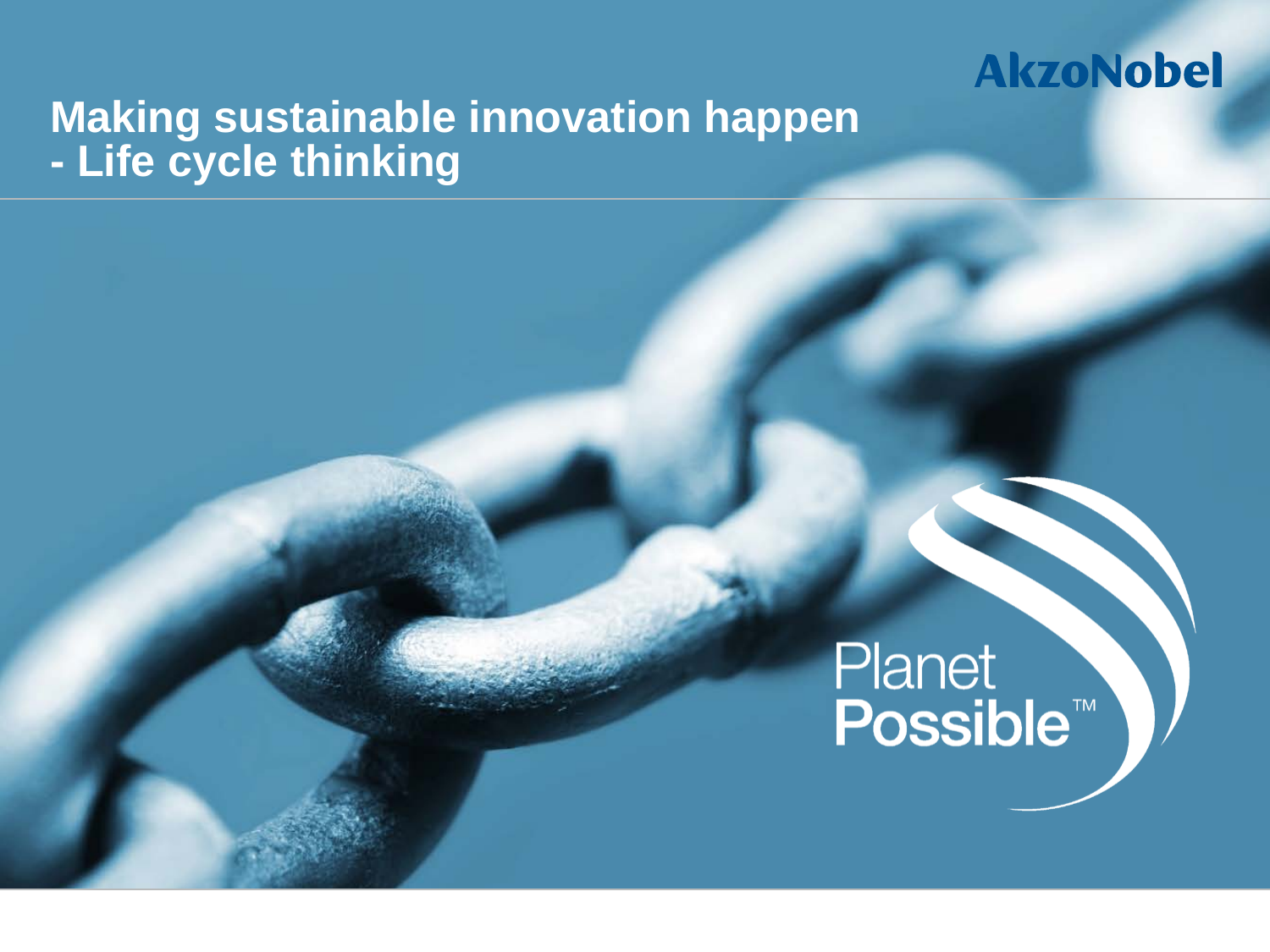

#### **Life cycle perspective in innovation**

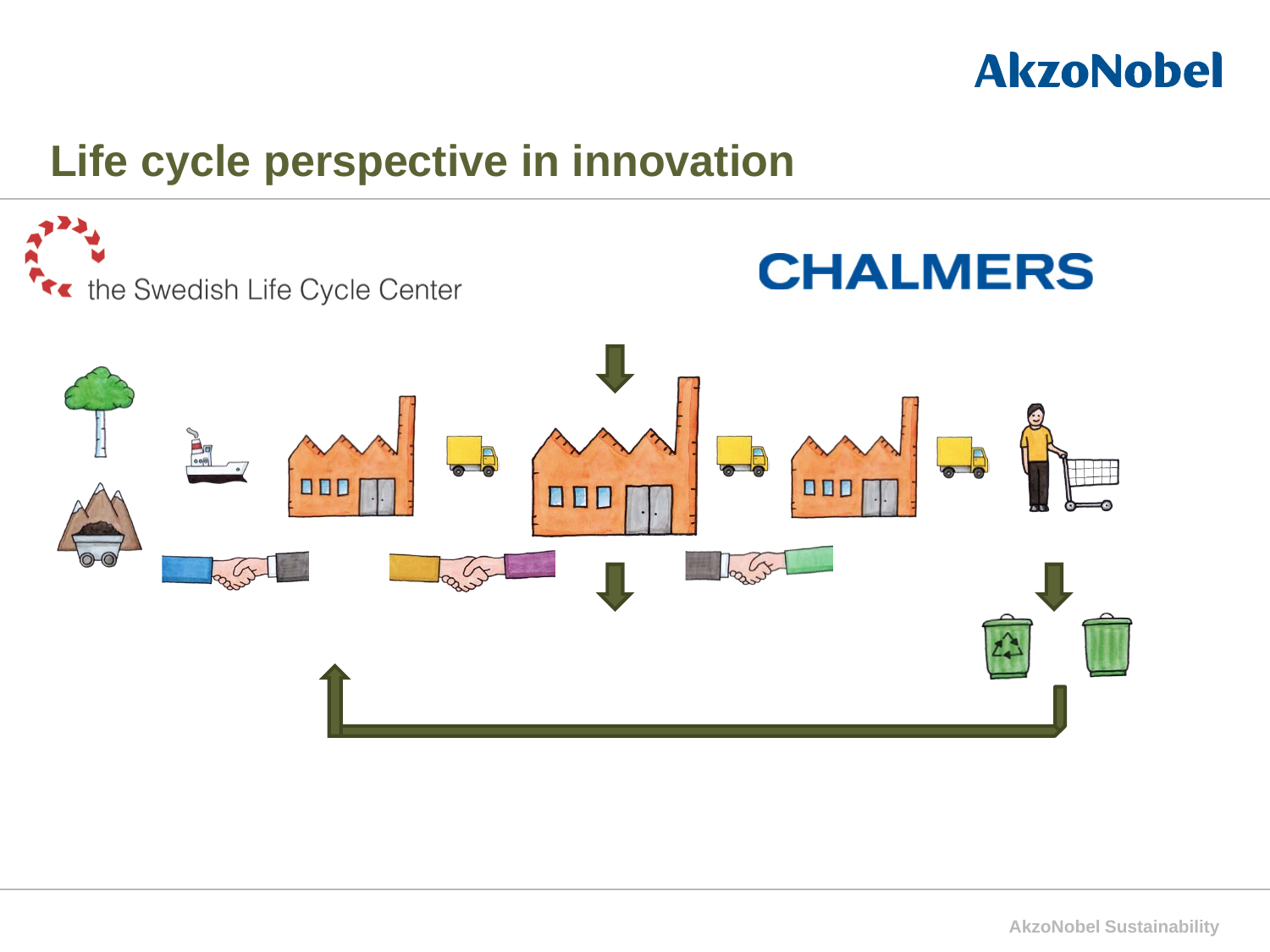#### **Eco-Premium Solutions**

Compared to the **mainstream** product on the market, an Eco-Premium Solution:

- 1. Provides the same or better **functionality** for the customer application
- 2. Is significantly more sustainable in at least one of seven criteria, when assessed along the **full value chain** (and not worse in any other)

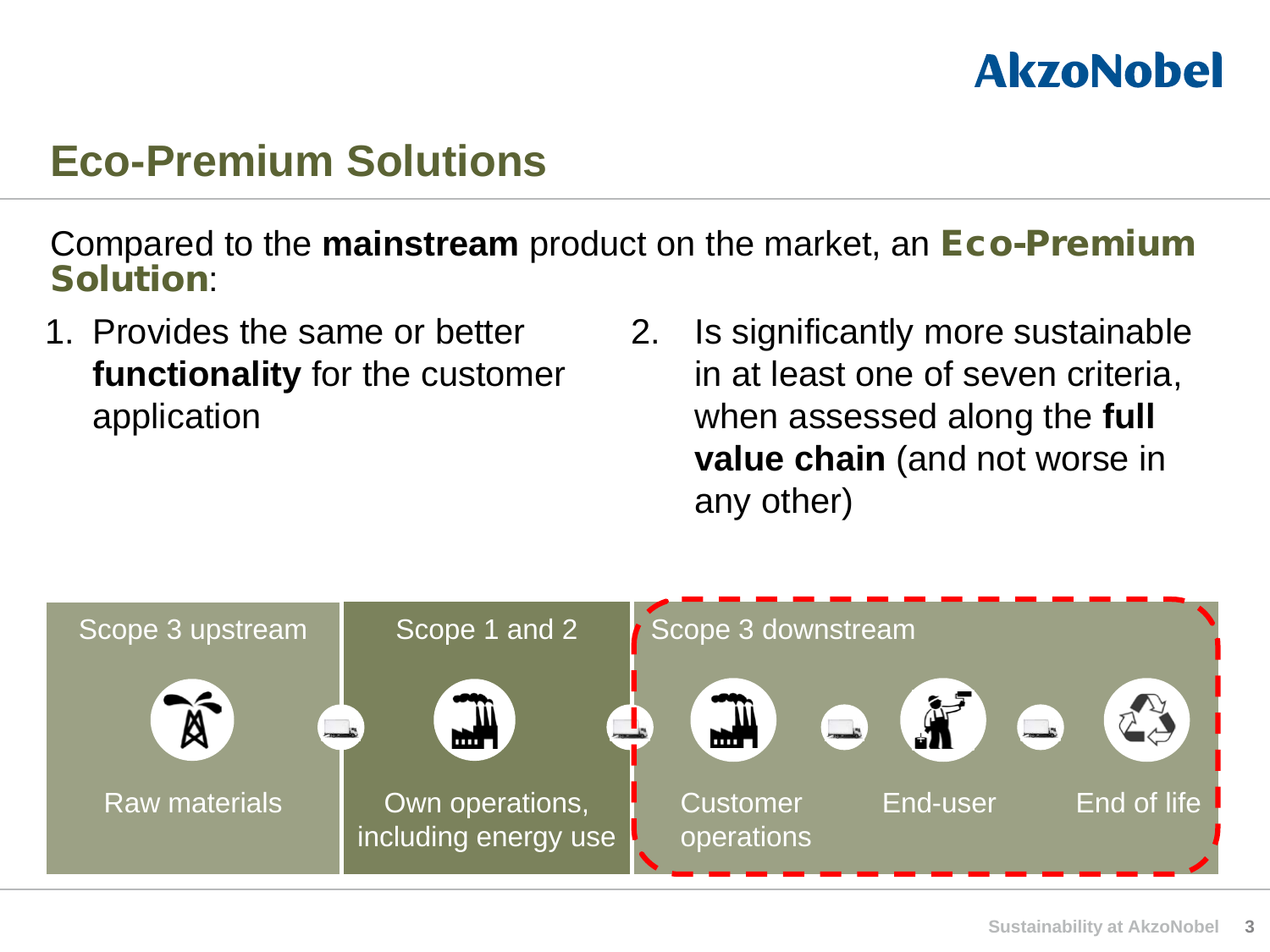

#### **Eco Premium Solutions matrix**

|                            | Energy<br>efficiency | Use of<br>natural<br>resources/<br>raw materials | <b>Emissions</b><br>and waste | <b>Toxicity &amp;</b><br>ecotoxicity | Risk (e.g.<br>for<br>accidents) | Land use,<br>if<br>applicable | Health /<br>Wellbeing |  |
|----------------------------|----------------------|--------------------------------------------------|-------------------------------|--------------------------------------|---------------------------------|-------------------------------|-----------------------|--|
| Raw<br>materials           |                      |                                                  |                               |                                      |                                 |                               |                       |  |
| Processing                 |                      |                                                  |                               |                                      |                                 |                               |                       |  |
| Packaging/<br>distribution |                      |                                                  |                               |                                      |                                 |                               |                       |  |
| Customer                   |                      |                                                  |                               | $\bm{X}$                             |                                 |                               |                       |  |
| Use/ lifetime              |                      |                                                  |                               |                                      |                                 |                               |                       |  |
| End of life                |                      |                                                  |                               |                                      |                                 |                               |                       |  |
| <b>Total</b>               |                      |                                                  |                               |                                      |                                 |                               |                       |  |

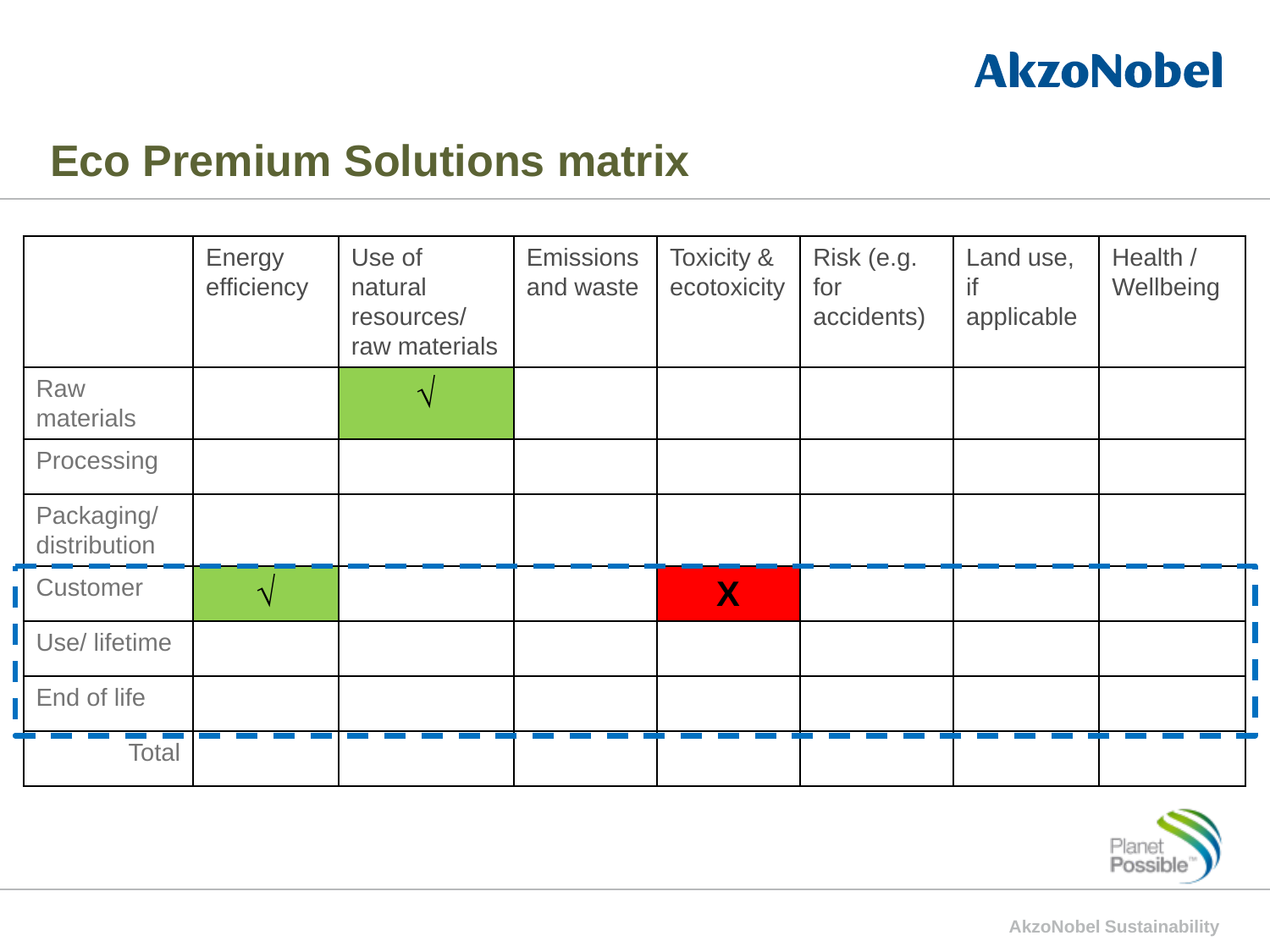

#### **Stage Gate® process**

|                           | Gate 1<br><b>Pre-project</b>                            | Gate 2<br><b>Project</b>                                   | Gate 3<br><b>Process &amp;</b><br>scale up | Gate 4<br>Pre-<br>launch            | Gate 5<br><b>Launch</b> | Gate 6<br><b>Regular</b><br>sales              |
|---------------------------|---------------------------------------------------------|------------------------------------------------------------|--------------------------------------------|-------------------------------------|-------------------------|------------------------------------------------|
| <b>Focus</b><br>criterias | Eco-<br>efficiency<br>criteria for<br>R&D<br>"positive" | <b>Draft</b><br><b>Eco</b><br><b>Premium</b><br>evaluation | <b>Start EEA</b>                           | <b>Draft</b><br><b>EEA</b><br>(ESR) | <b>EEA</b><br>done      | <b>EPS</b><br>(EPD)<br><b>Eco</b><br>footprint |

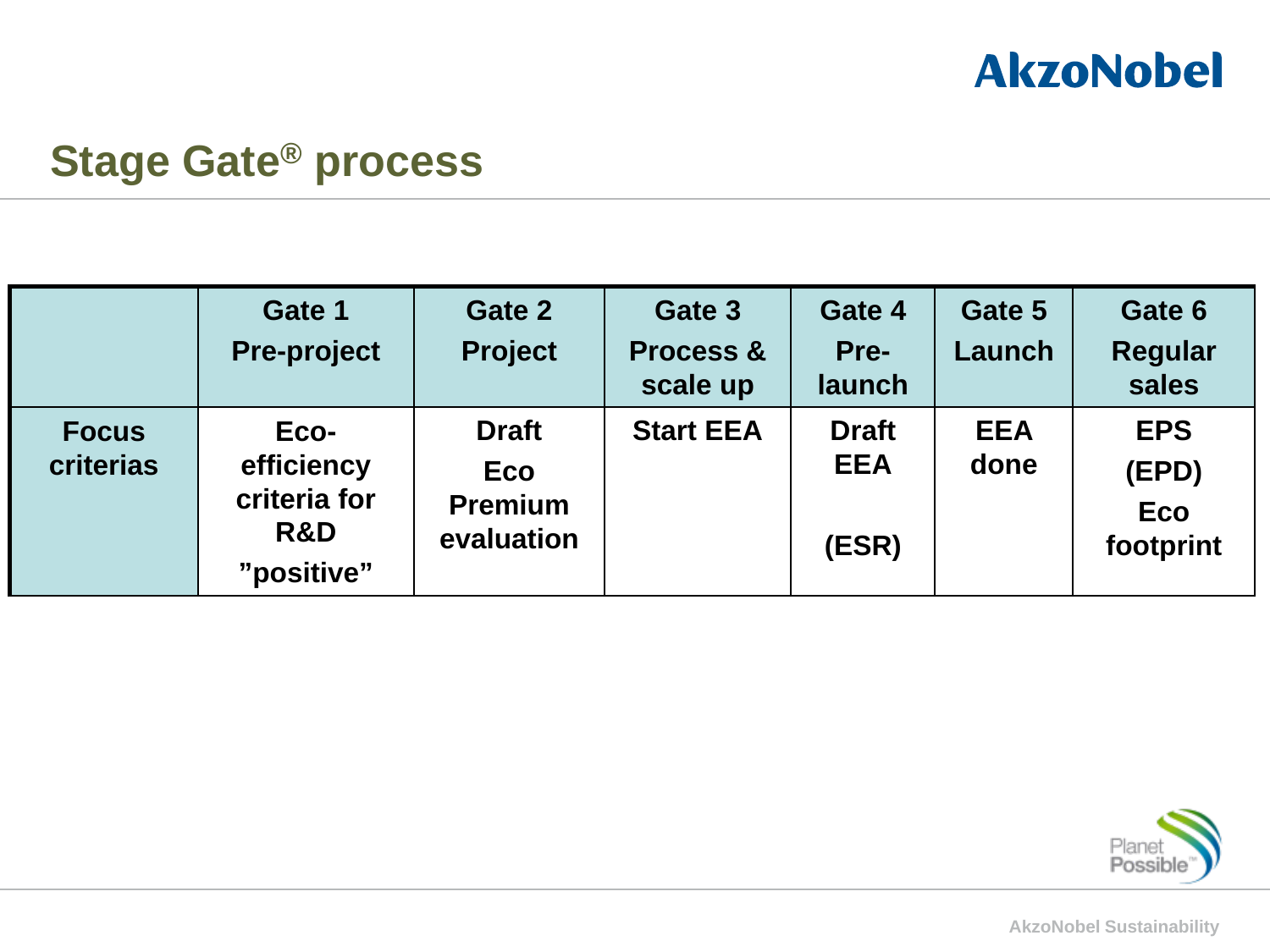

#### **Driving innovation & differentiating us versus competitors**

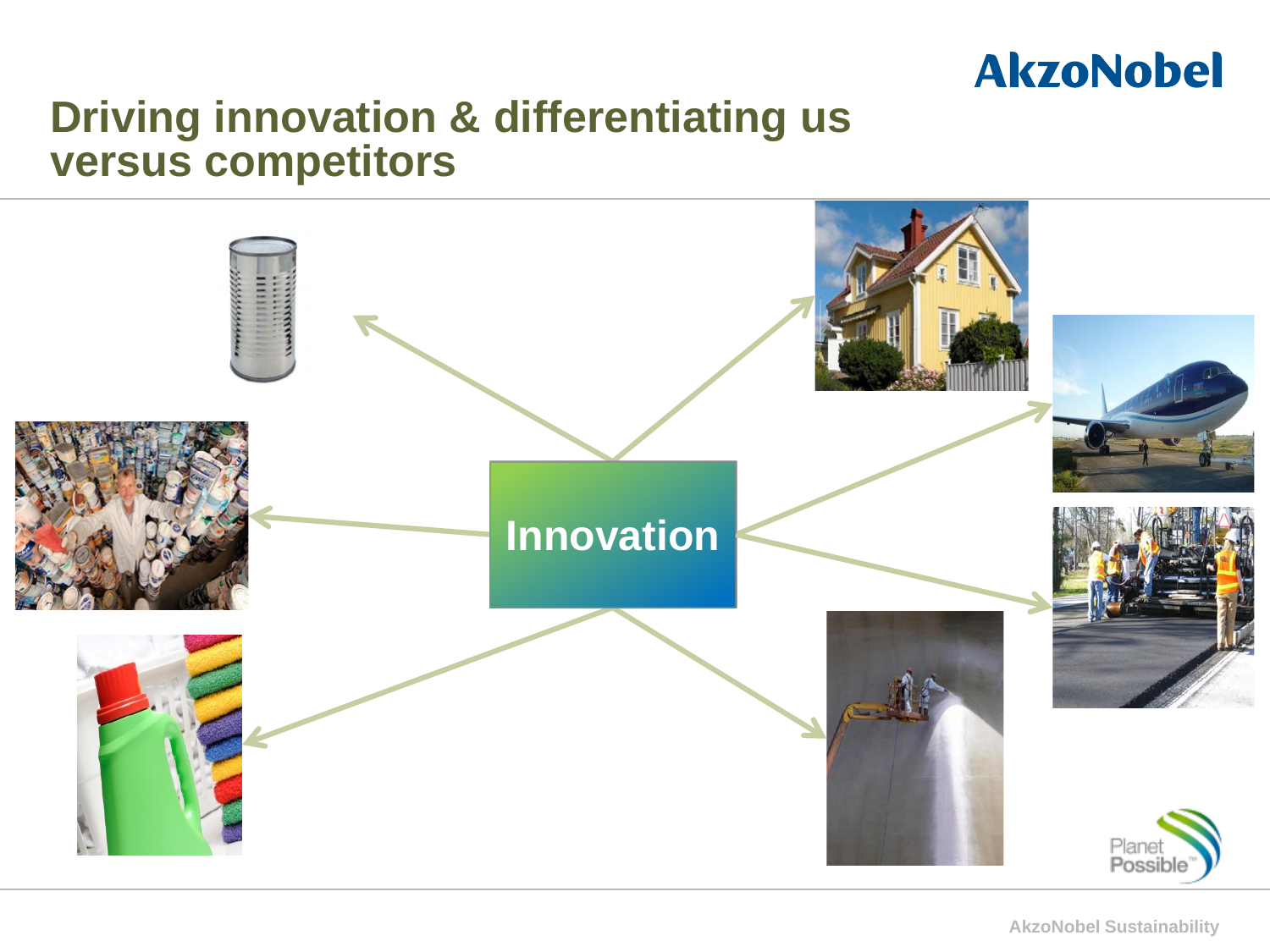

#### **New business model**



#### **XInternational**  $\rightarrow$  Intersleek.

- Reduced fuel consumption by 9% average!
- Longer time between repaints!
- No biocides!







No sales!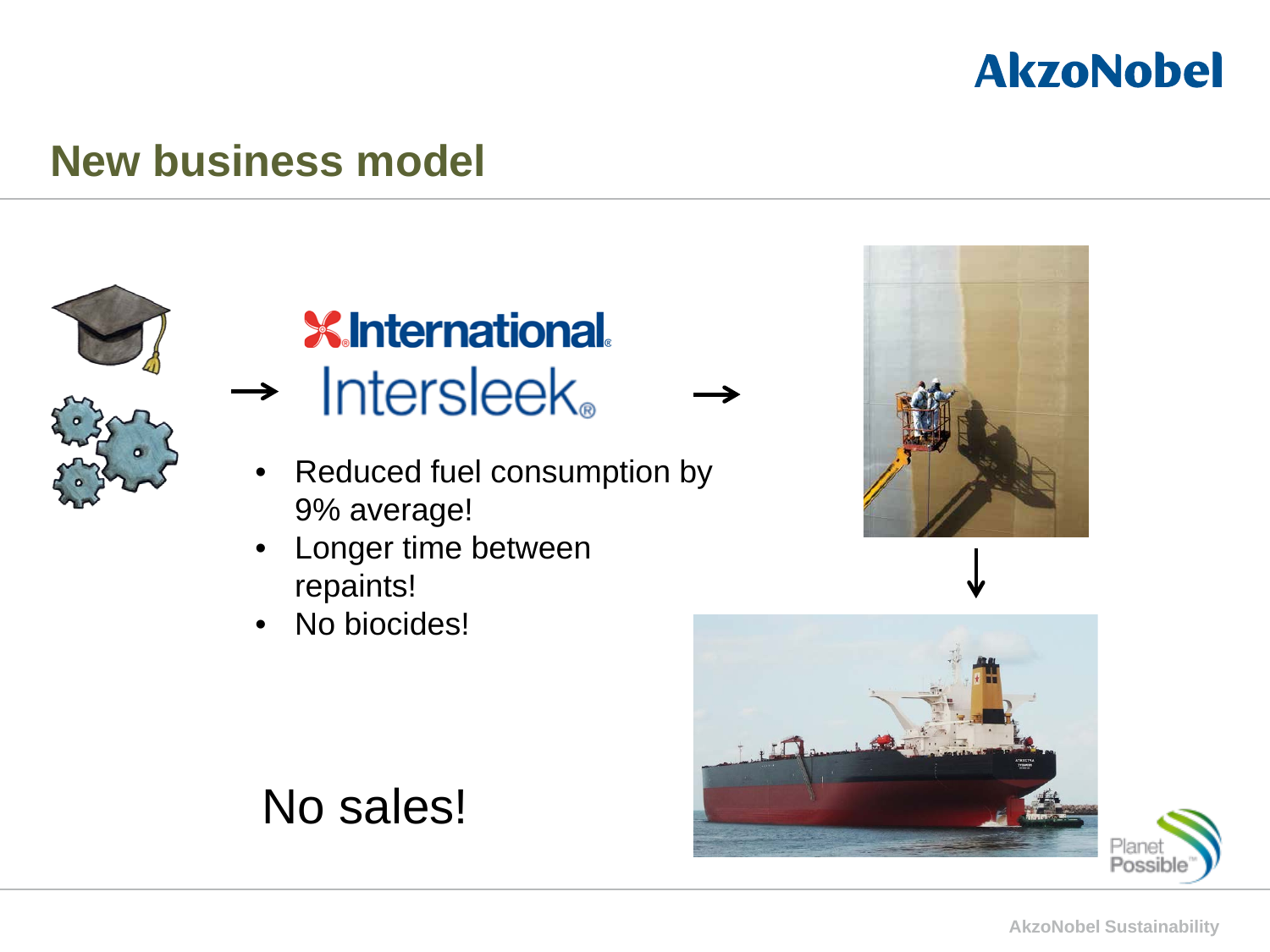#### **Carbon credits**

### **Gold Standard Intersleek Carbon Credits**

Improving the sustainability of international shipping



#### 126,785 verified carbon credits represents avoidance of emitting









**TONNES OF BLACK CARBON** 

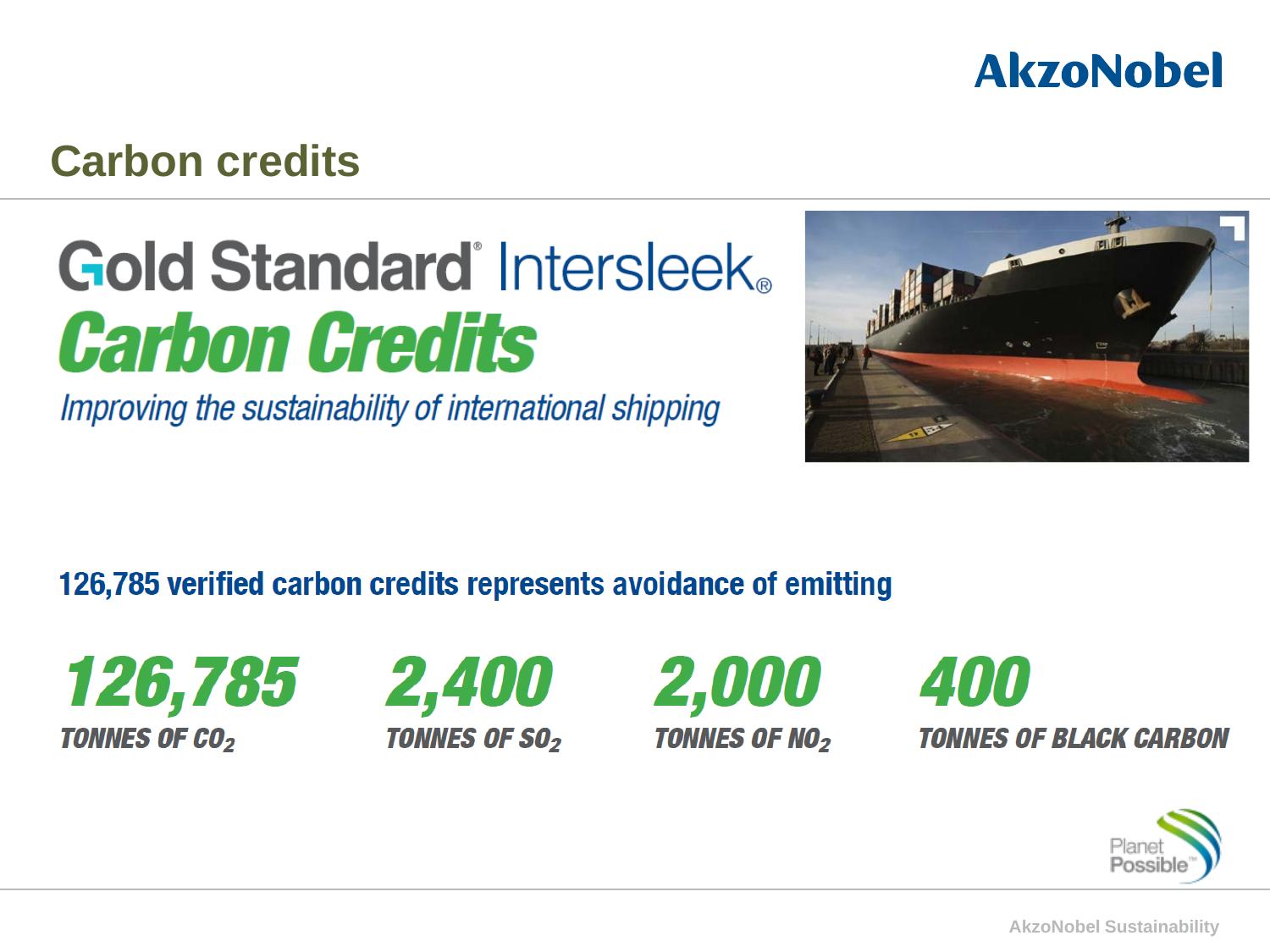

#### **Circular chemicals: Methanol from waste**